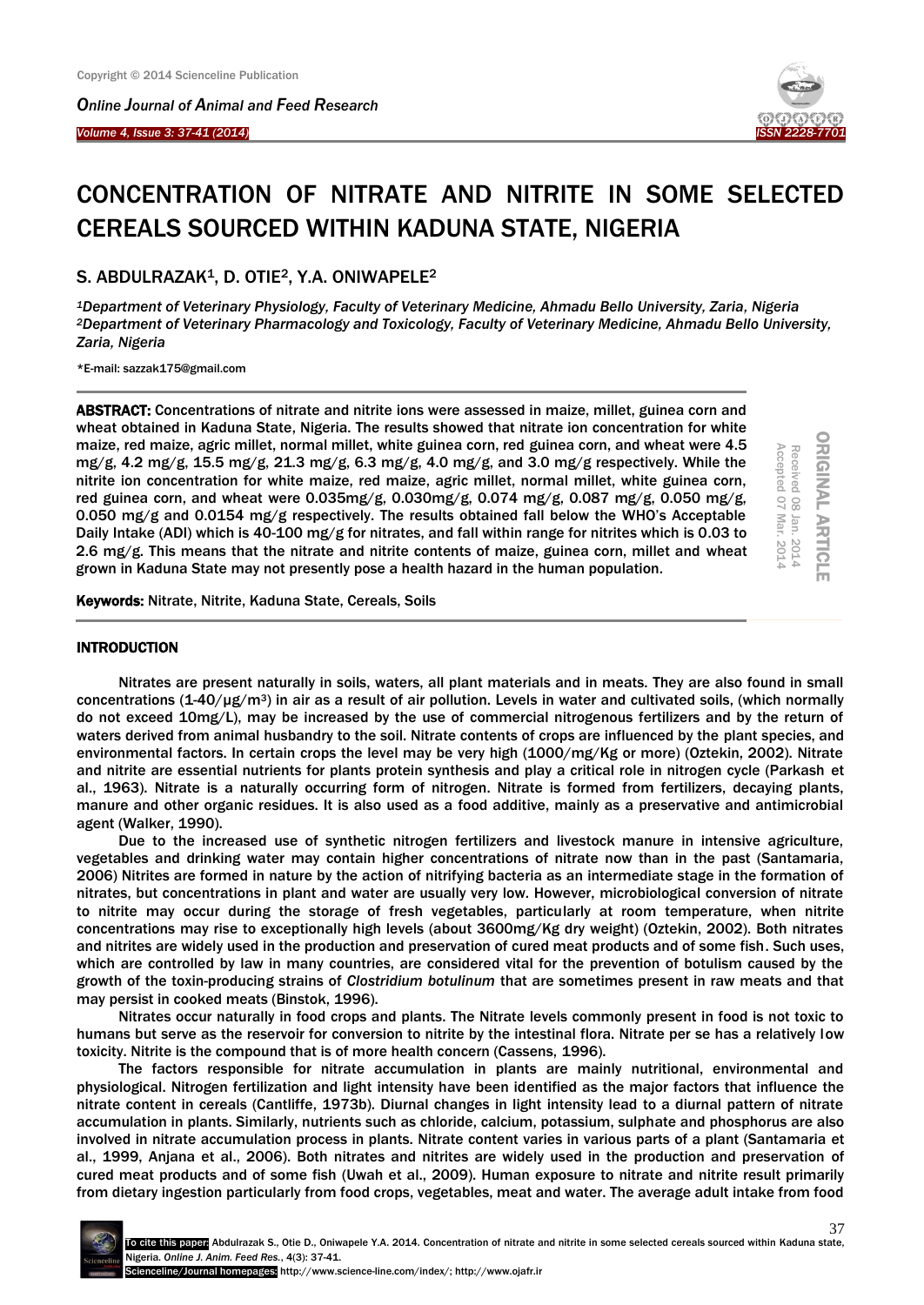has been estimated to be 40-100/mg for nitrate and 0.3-2.6mg for nitrite. Exposure estimates indicate that for more 99% of the adult populace, only 1-3% of nitrate and nitrite intake comes from drinking water, mainly in areas of notable contamination (Fann and Steinberg, 1996).

The high demand for cereals by the increasing human population and their use for compounding livestock feed has necessitated the assessment of nitrate and nitrite in cereals. The levels of these compounds in food should be of much concern considering their toxicological health implications on humans and animals.

The aim of this study is to obtain information as to whether the level of nitrate and nitrite in the selected cereals is within the laid down standards by the World Health Organization (WHO).

#### MATERIAL AND METHODS

#### Sample Collection

A total of 8 samples, 2 samples per cereal, (Maize, Guinea corn, Millet and Wheat) were randomly collected from farm lands in Kaduna State. The cereals were crushed by a mortar and, pestle and cereals flours were put in nylon bags with shackles to prevent contamination with air. Therefore the effect of humidity on nitrate/nitrite content of the samples was reduced.

#### Extraction Procedure

For each sample, 1g of grounded cereal was used for the analysis; 4ml of hot water was added on the sample and blended for 5 min in a blender. The mixture was heated to 75ºC for the prevention of ascorbic acid interference and solution was transferred to a volumetric flask and 5ml hot water and 1.2 ml Sodium hydroxide (2% w/v in water) was added and blended again for another 10 mins and 1ml of Zinc hydroxide (7.2% w/v in water) was added and the mixture was agitated for 5min. Thereafter 0.5 ml Sodium hydroxide was then added and the mixture was blended for 5mins. Distilled water (8.3 ml) was added and mixed for 5min to obtain a final volume of 20 ml after which the mixture was then filtered using filter paper (Whatman No. 1) until the filtrate is completely clear (Pinar et al., 2009).

#### Determination of Nitrate (NO<sub>3</sub>) and Nitrite (NO<sub>2</sub>) concentrations in the cereals samples

The determination of Nitrate in each of the cereal sample solutions was performed using Spectrophotometer at a wavelength of 543nm. The result will be obtained as Nitrate-Nitrogen (NO<sub>3</sub>-N) and converted to ppm Nitrate (NO<sub>3</sub>) by multiplying by 4.4 (conversion factor). The concentration levels of Nitrate (µg/g) was calculated from NO<sub>3</sub>  $(\mu g/g)$  = C x V/M, where; C is the concentration of NO<sub>3</sub> in the sample (ppm), V is the total volume of the sample solution (100ml), and M is the weight of the sample (1g). Nitrite levels in the sample solutions were similarly determined except that in this case, different reagents were used. The programmer number for Nitrite was 67 Nitrite-N and the reaction period was five minutes as against ten minutes in the case of Nitrate. Nitrite-Nitrogen (NO<sub>2</sub>-N) was converted to ppm Nitrite (NO<sub>2</sub>) by multiplying by 3.3 (conversion factor). The concentration levels of Nitrite  $(\mu g/g)$  in the sample were calculated from:

#### $NO<sub>2</sub>(µg/g) = C x V/M$

Where C is the concentration of NO<sub>2</sub> in the sample (ppm), V is the total volume of the sample solution (100ml) and M is the weight of the sample (1g). Both nitrate and nitrite levels in all the samples were determined as described by (Uwah et al., 2009).

#### RESULTS AND DISCUSSION

Table 1 shows the concentration of nitrate and nitrite in some selected cereals obtained in Kaduna state, Nigeria. The results from this study show that all the cereals analyzed contain detectable amount of nitrate/nitrite ion. The result indicated higher levels of nitrate in the range of 3.0 mg/g in wheat to 21.3 mg/g normal millet. The trend of nitrate variation was in the order: Normal millet >Agric millet > White guinea corn > White maize > Red maize > Red guinea corn > Wheat. The Joint FAO/WHO Expert Committee on Food Additives (JECFA, 2003) and Scientific Committee on Food (SCF) have proposed an acceptable daily intake (ADI) for nitrite of 0.3-2.6/mg/g in humans. Ezeagu (2006), conducted a similar work on rice, maize, and cowpea with maize varieties having a higher value (1000/mg/kg) which is above 500/mg/kg nitrate limit recommended by WHO/FAO (WHO, 1973). Similarly, Gilbert et al. (1946) reported high concentrations of nitrates in air-dried samples, ranging from 12200.0/mg/kg in millet to 30000.0/mg/kg in oats. However, they speculated that these high figures are artifact and probably reflect contamination during drying rather than actual levels.

The concentrations of nitrite in the cereals were generally low compared to the nitrate contents. The concentrations of nitrite in the cereals analyzed were in the range of 0.030 mg/g in red maize, to 0.154 mg/g in wheat. The trend of nitrite variation in the cereals was also in the order: wheat  $>$  normal millet  $>$  agric millet  $>$  red and white guinea corn > white maize > red maize. These levels are low and within the limits of the recommended normal acceptable daily intake (ADI) level (0.1/mg/kg body weight). Dietary exposure to nitrite is normally very low. Exceptionally, higher levels may result from microbial reduction of nitrate in hygienically poor quality well water or in foods rich in nitrate stored under inappropriate conditions (Heisler et al., 1974; Ezeagu, 1996).

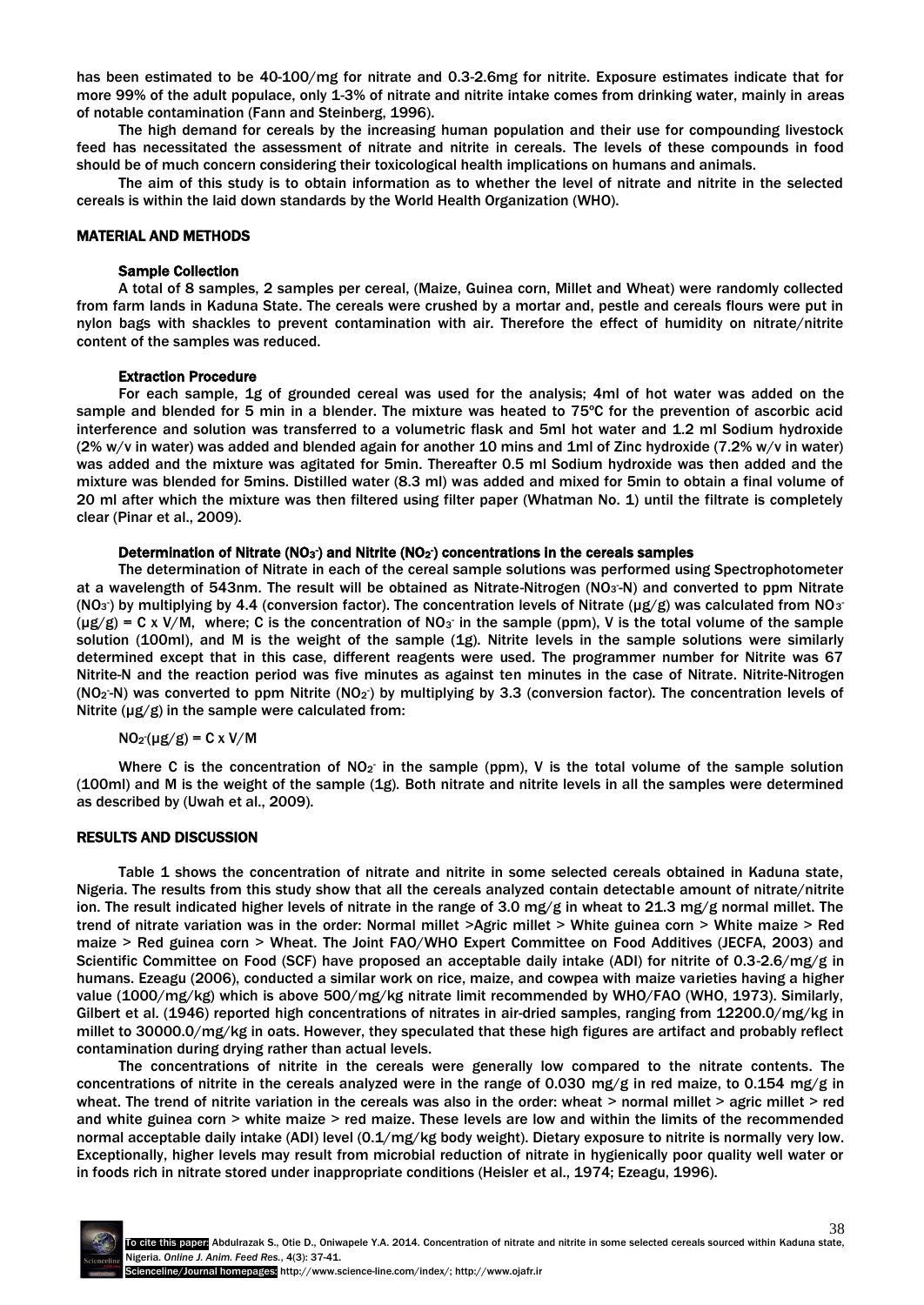| Table 1 - The concentration (mg/g) of NO <sub>3</sub> and NO <sub>2</sub> ions from cereal varieties |                 |                 |
|------------------------------------------------------------------------------------------------------|-----------------|-----------------|
| <b>Cereals</b>                                                                                       | NO <sub>3</sub> | NO <sub>2</sub> |
| White maize                                                                                          | 4.5             | 0.035           |
| <b>Red maize</b>                                                                                     | 4.2             | 0.030           |
| <b>Agric Millet</b>                                                                                  | 15.5            | 0.074           |
| <b>Normal Millet</b>                                                                                 | 21.3            | 0.087           |
| <b>Guinea Corn White</b>                                                                             | 6.3             | 0.050           |
| Guinea Corn Red                                                                                      | 4.0             | 0.050           |
| Wheat                                                                                                | 3.0             | 0.154           |

Generally, low levels of nitrate/nitrite are reported for grains and seeds (McNamara et al., 1971). Differences in species, strain and agro-technical operations as well as environmental pollution could account for the wide differences of nitrate and nitrite concentrations in this study vis-à-vis other related studies. It could also be as a result of soil type of the farmland and agricultural management practices.

Nitrates are soluble in water; they are easily washed off fields into rivers where they cause water pollution problems. The rate of absorption of dissolved nitrates from underground and surface water differs from plant to plant, and specie to specie, and this could be responsible for the difference in concentration of nitrate/nitrite as obtained from the current study. Also, the application of artificial fertilizers and animal waste is also seen as a major source of nitrates to plant crops. Furthermore, in farmlands where these practices are adopted, there is a possibility of having high levels of nitrate and nitrite ion contents in the plant crops.

The low concentration of nitrate and nitrite reported in this study compared to other related studies could be as a result of differences in geographical location of the cereals, geographical location of farmlands also determines the levels of nitrate in plant. Farmlands situated in industrialized areas are prone to pollution by the release of chemicals into the farmlands leading to contamination of plant crops and the wash off of nitrate contents in the sub-soils, whereas those farmlands situated in non-industrialized areas are free from contamination and may have higher nitrate contents. In natural system, nitrates in the soil are lost by denitrification, erosion, leaching and replaced by fixation and the application of either inorganic or organic manure. Human intrusion in the nitrogen cycle can result in fewer nitrates being cycled, or in an overload of the system. For example, the cultivation of croplands, harvesting of crops and cutting of forests are known cause of steady decline in nitrate content of the soil. The consumption of supplement sources of nitrate in diet (e.g. legumes, vegetables, and some water sources) and other classes of food along with cereals could allow the Acceptable Daily Intake (ADI) to increase above the set values recommended by world health organisation (WHO).

### **CONCLUSION**

Nitrate levels present in the cereals analysed falls below the acceptable standards of 40-100/mg/g, while nitrite levels fall within the acceptable standard of 0.03-2.6/mg/g, which is below the toxicity level. This means that the nitrate and nitrite content of maize, millet, guinea corn and wheat grown within Kaduna State may not presently, pose a health hazard in the humans' population.

#### **REFERENCES**

- Alonso A., Etxaniz B. and Martinez M.D (1998). The Determination of Nitrate in Food Products. A Comparison of the HPLC UV/VIS and Cd/ Spetrophotometric Methods. *Food Additives and Contaminants* 9:111- 117.
- Anjana, U.S, Iqbal, M. and Abrol, Y.P. (2006). Are Nitrate Concentrations in Leafy Vegetables within Safe Limits? Proceedings of the Workshop on Nitrogen in Environmental, Industry and Agriculture. New Delhi, India, pp. 81-84.
- Aworh, O.C., Hicks, J. R. Minotti, P.L. and Lee, C.Y., (1980). Effects of plant age and nitrogen fertilization on nitrate accumulation and postharvest nitrite accumulation in fresh spinach. Journal of American Society for Horticultural Science, 105 (1): 18-20.
- Binstok G., Campos C.A. and Gerschenson L.N. (1996). Determination of Nitrites in Meat Model System; An Improved Produce. *Meat Science.*
- Bruning Fann, C.S., Kaneene, J.B. (1993). The effects of Nitrate, Nitrite and Nitro-Compounds on Human Health; A Review. *Veterinary Human Toxicology* 35:521-538.
- Cantliffe, D.J. (1973). Nitrate accumulation in table beets and spinach as affected by nitrogen, phosphorous, and potassium nutrition and light intensity. Agronomy Journal, 65:563-565.
- Cassens, R.G and Goutefongea R. (1996). Fate of Nitrite in Food Proceedings 2<sup>nd</sup> International Symposium of Nitrite in Food Products, Washington. *The Netherlands*, 95-100.
- Chow, C.K.and, Hong, C.B. (2002). Dietary vitamin E and selenium and toxicity of nitrite and nitrate, Toxicology, 180, 195 -207.

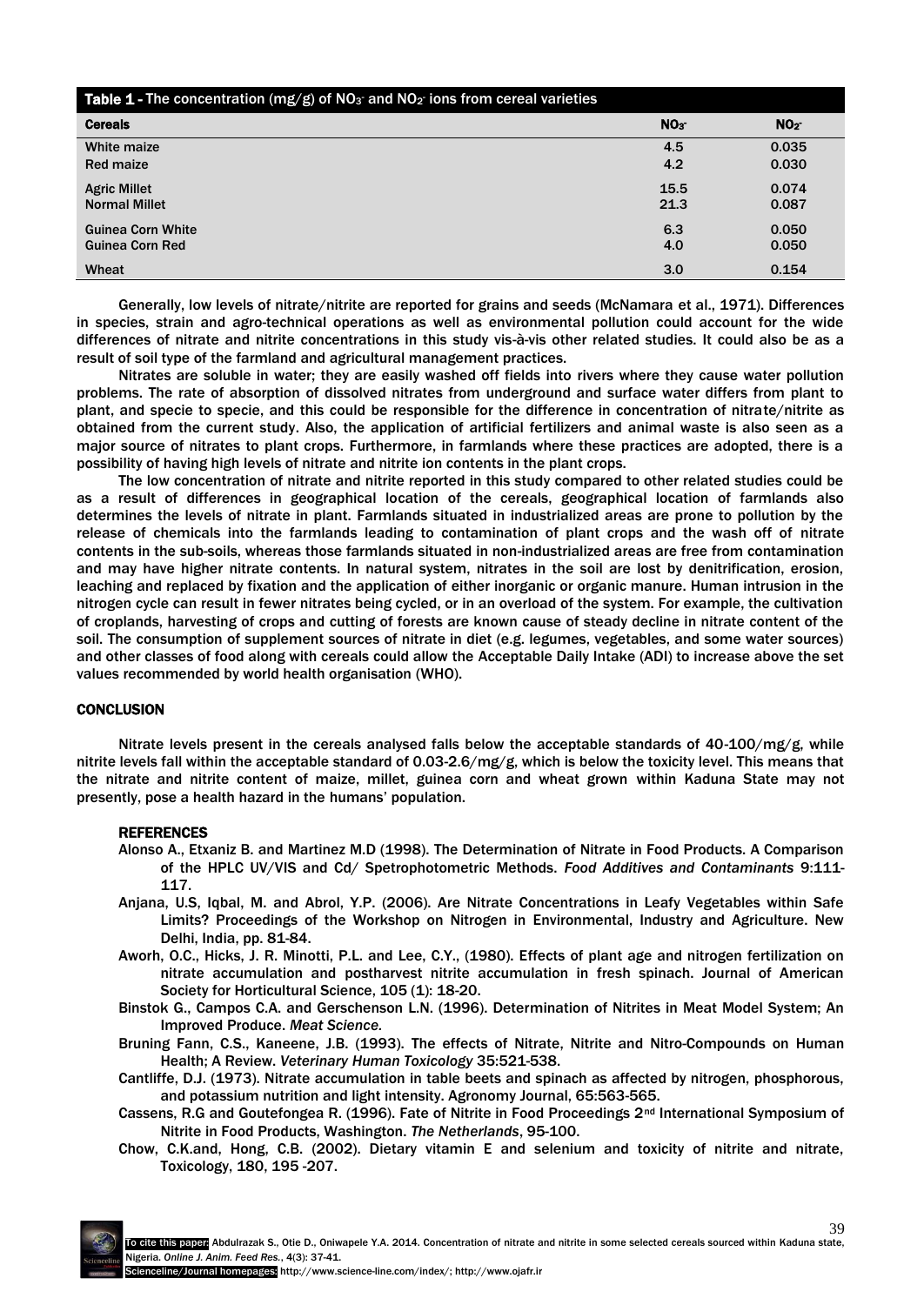- Chung, S.Y., Kim, J.S., Hong, M.K., Lee, J.O., and Song, I.S. (2003): Survey of nitrate and nitrite contents of vegetables grown in Korea, Food Addit. Contam., 20, 621-628.
- Corr'e, W.J. and Breimer, T. (1979). Nitrate and nitrite in vegetables, Pudoc, Wageningen, p. 85.
- Durner, J. and Klessig, D.F. (1999). Nitric oxide as a signal in Plants. Current Opinion on Plant Biology, 2:369- 374.
- Ezeagu I.E., (1996). Nitrate and nitrite contents in *ogi* and the changes occurring during storage. Food Chem. 56,77–79.
- Ezeagu, I. E. (2006). Contents of nitrate and nitrite in some Nigerian food grains and their Potential ingestion in the diet – a short report. Polish Journal of Food and Nutrition Sciences. Vol.15/56, No 3, pp. 283– 285
- Fann A. and Willrite C. (1997). Evaluation of the Nitrate Drinking Water Standard with Reference to Infant Methaemoglobionemia and Potential Reproductive Toxicity. *Regulatory on to Toxicology and Pharmacology* 23:40-43.
- Fann A.M., and Steinberg V.E. (1996). Health Implications of Nitrate and Nitrite in Drinking Water; An Update on Methaemoglabinermia Occurrence and Reproductive and Developmental Toxicity. *Regulatory on to Toxicology and Pharmacology* 23:35-43.
- Gilbert C.S., Eppson H.P., Bradley W.B. (1946). Nitrate accumulation in cultivated plants and weeds. Wyoming Agric. Exp. Station Bull. 277, 1–37.
- Heisler E.G., Siciliano J., Krulick S., Feinberg J., Schwartz J.H., (1974). Changes in nitrate and nitrite content and search for nitrosamines in storage-abused spinach and beets. J. Agric. Food Chem., 22, 1029– 1032.
- IARC Monographs, IARC, Lyon, France, (1989). Volume 94.
- Jakszyn, P., and Gonzalez, C.A. (2006). Nitrosamine and related food intake and gastric and oesophageal cancer risk: a systematic review of the epidemiological evidence, World J Gastroenterol., 12, 4296- 4303.
- JECFA (FAO/WHO Joint Expert Committee on Food Additives) (2003). Food Additive Series, 50.
- Magee P.N. and Sweesh J.M (1998): The production of Malignant Primary Heptic Tumors in the rat by feeding dimethylnitrosamine. *British Journal of Cancer.* 10:114-120.
- Manassaram, D.M., Backer, L.C.,and Moll, D.M. (2006): A review of nitrates in drinking water: maternal exposure and adverse reproductive and developmental outcomes, *Environ. Health Perspect*., 114, 320- 327.
- McMullen, S.E., Casanova, J.A., Gross, L.K.,and Schenck, F.J. (2005). Ion chromatographic determination of nitrate and nitrite in vegetable and fruit baby foods. *J AOAC Int.,* 88, 1793-1796.
- McNamara, A.S., Klepper, L.A. and Hageman, R.H. (1971). Nitrate content of seeds of certain crop plants, vegetable and weeds. Journal of Agricultural Food Chemistry, 19, 540-542.
- Mensinga, T.T., Speijers, G.J.A.,and Meulenbelt, J. (2003). Health implications of exposure to environmental nitrogenous compounds, *Toxicol. Rev*., 22, 41-51.
- O'Dell B. and Dunde, R.A. (1997). Handbook of Nutritionally Essential Mineral Elements. New York, NY Mercel Dekker, pp. 33-374
- Oztekin, N. and Said Nutku M. (2002). Simultaneous Determination of Nitrate and Nitrite in Vegetables and Food Products. *Food Chemistry* 79:103-106.
- Parkash, S., Tuli, G.D. and Basu, S.K (1963). Advanced Inorganic Chemistry. Part II, 10<sup>th</sup> Ed. Pp 460-464.
- Pinar E. and Belma G. (2009): Determination of Nitrite Levels in Maize Samples from Different Regions of Turkey. *Hacettep University Journal of the Faculty of Pharmacy. Vol. 29, No. 1.* pp. 11-24.
- Raiswell, R.W., Brimblecombe, P., Dent, D.L. and Liss, P.S. (1980). Environmental Chemistry. Edward Arnold, Publishers Ltd., pp. 18-19.
- Reece P. and Tshird H. (2000). The Sources and fate of Nitrogen in the Environment. *Nitrogen Cycle* 17:219- 222.
- Saito, T., Takeichi, S., Osawa, M., Yukawa, N,and Huang, X.L. (2000): A case of fatal methemoglobinemia of unknown origin but presumably due to ingestion of nitrate, Int J Legal Med., 113, 164-167.
- Santamaria, P. (2006). Nitrate in Vegetables: Toxicity Content, Intake and European Commission Regulation. Journal of Science and Food Agronomy, 86:10-17
- Santamaria, P., Elia, A., Serio, F and Todaro, E. (1999). A Survey of nitrate and oxalate content in retail fresh vegetables. Journal of Science and Food Agriculture, 79:1882-1888.
- Slack P.T. (1987). The Chemical Properties and Reactions of Nitrogen. Analytical Methods Manual. Leatherhead Food R.A., 2nd Edition.
- Susin, J., Kmecl, V.,and Gregorcic, A. (2006). A survey of nitrate and nitrite content of fruit and vegetables grown in Slovenia during 1996-2002, Food Addit Contam., 23, 385 -390
- Thompson, B.M., Nokes, C.J.,and Cressy, P.J. (2007). Intake and risk assessment of nitrate and nitrite from New Zealand foods and drinking water, Food Addit Contam. , 24, 113-121
- Uwah E.I., Abah J., Ndahi N.P., and Ogugbuaja V.O. (2009): Concentration Levels of Nitrate and Nitrite in Soils and Some Leafy Vegetables Obtained in Maiduguri, Nigeria. *Journal of Applied Sciences in Environmental Sanitation.* Vol. 4 No 3*.* Pp. 233-243.